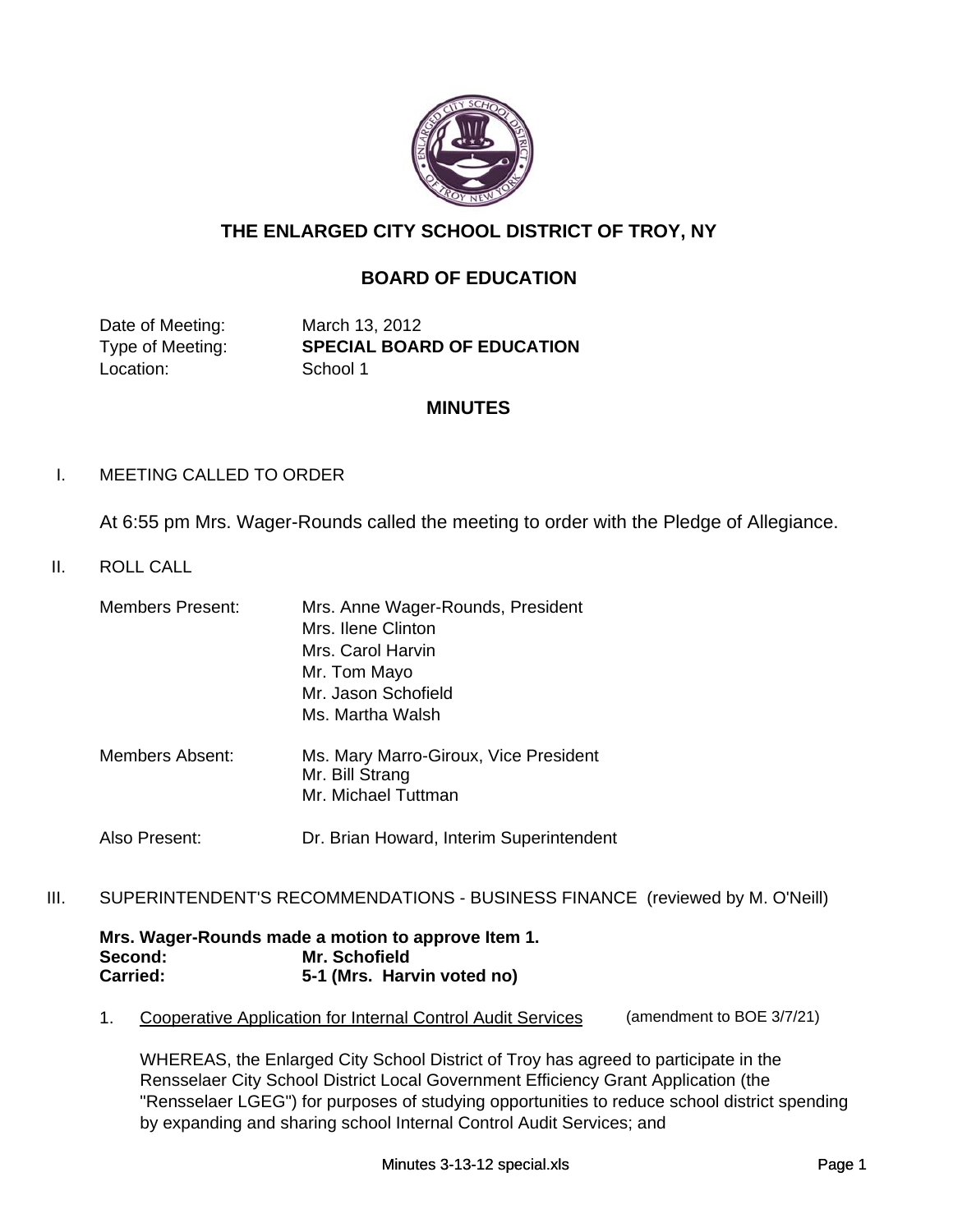WHEREAS, the Rensselaer LGEG has applied for funding to carry out this audit initiative through the NYS Department of State Local Government Efficiency Grant Program; and WHEREAS, the NYS Department of State requires the Board of Education to approve and state the District's interest and willingness to participate in the Efficiency Grant Program; and WHEREAS, the Enlarged City School District of Troy acknowledges that the total amount of the funding request shall not exceed \$280,000 for a project period of up to three (3) years and the Enlarged City School District of Troy acknowledges the commitment of a 10% local share.

WHEREAS, the Rensselaer LGEG's participating districts will seek such approval of their respective boards of education;

NOW, THEREFORE, be it resolved that the Board of Education of the Enlarged City School District of Troy states its interest and willingness to participate in the Efficiency Grant Program and directs that such reports and information be submitted to NYS Department of State as necessary to participate in the Efficiency Grant Program and enhance the efforts of the Rensselaer LGEG application.

**Mrs. Wager-Rounds made a motion to approve Item 2. Second: Mr. Schofield Carried: 5-1 (Mrs. Harvin voted no)**

2. Cooperative Agreement for Natural Gas (Addendum I)

WHEREAS, Article 5-G of the New York State General Municipal Law authorizes municipal corporations to enter into cooperative agreements for the performance or exercise of services, functions, powers or activities on a cooperative or contract basis among themselves or one for the other, and

WHEREAS, Section 119-n of the General Municipal Law defines the term "municipal corporation" for the purpose of Article 5-G as a county outside of the city of New York, a city, a town, a village, or a board of cooperative educational services, a fire district or a school district; and

WHEREAS, the Enlarged City School District of Troy, NY (hereinafter referred to as "Participant") is a "municipal corporation" as defined above; and

WHEREAS, this Board wishes for this municipal corporation to become or remain a Participant pursuant to the municipal Cooperation Agreement for Energy Purchasing Services dated the 1st day of May, 2005 (the "Agreement"), among municipal corporations collectively identified as the New York School and Municipal Energy Consortium "NYSMEC") upon the terms of the Agreement and further wishes to authorize participation as an energy consumer as specified below.

NOW THEREFORE, BE IT RESOLVED that this Board hereby determines that it is in the interests of this municipal corporation to participate in the NYSMEC, and authorizes the President of the Board of Education to sign the Agreement/and or the Billing Schedule and Agreement for natural gas on its behalf; and

BE IT FURTHER RESOLVED that this Board authorizes the Administrative Participant (as defined in the Agreement) to prepare, advertise, disseminate and open bids pursuant to the General Municipal Law and to award, execute and deliver binding contracts on behalf of this Board for the purchase of electricity for this Participant to the lowest responsible bidder as is determined by the Administrative Participant at a commodity price not to exceed \$0.8160 per therm for a term of at least one year and no more than three years commencing May 1, 2012, and other terms and conditions, all as may be determined by the Administrative Participant, or to reject any or all such bids; and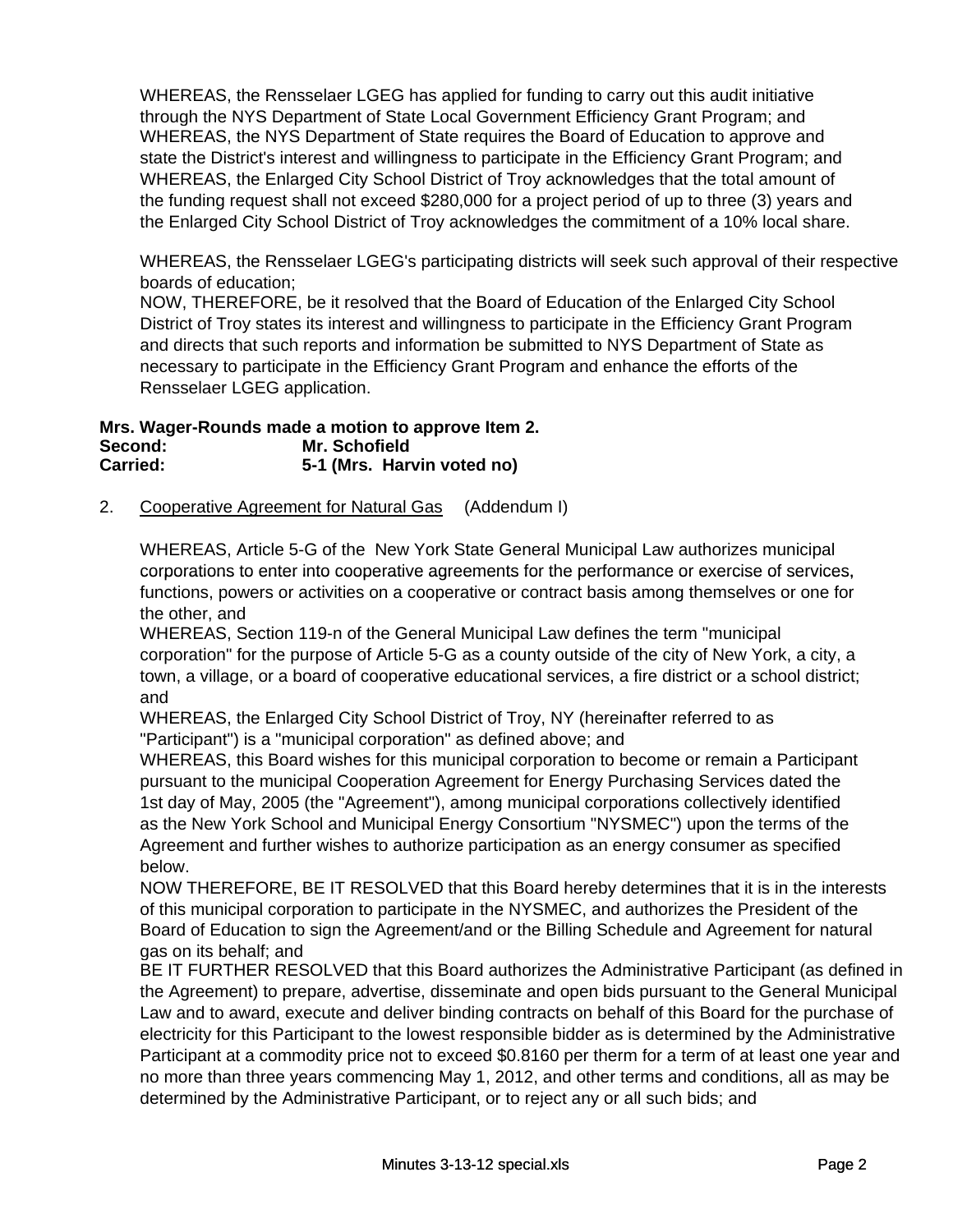BE IT FURTHER RESOLVED that this Participant agrees to advertise said bid as may be directed by the Administrative Participant; and

BE IT FURTHER RESOLVED that the officers and employees of the Participant are authorized to execute such other confirming agreements, certificates and other documents and take such other actions as may be necessary or appropriate to carry out the intent of this resolution.

This resolution shall take effective immediately.

**Mrs. Wager-Rounds made a motion to approve Item 3. Second: Mr. Schofield Carried: 6-0**

### 3. CSEA Retirement Incentive - Memorandum of Agreement

RESOLVED, that the Board of Education, upon the recommendation of the Superintendent, hereby approves the offering of a retirement incentive to members of the Civil Service Employees Association and authorizes the Board President to sign a memorandum of agreement for the purpose of a one-time retirement incentive.

**Mrs. Wager-Rounds made a motion to approve Item 3. Second: Mr. Schofield Carried: 6-0**

### 4. MC Employees Retirement Incentive

RESOLVED, that the Board of Education, upon the recommendation of the Superintendent, hereby approves the offering of a retirement incentive to Management Confidential Employees who shall be eligible for the same incentive as CSEA and shall be counted in CSEA numbers.

Dr. Howard stated that the retirement incentive for Troy Teachers Association approved on March 7th should be amended to "resignation incentive".

IV. SUPERINTENDENT'S RECOMMENDATIONS - PROGRAMS (reviewed by J. Carmello)

**Mrs. Wager-Rounds made a motion to act on Items 1 and 2 as a Consent Agenda. Second: Mr. Schofield Carried: 6-0**

1. Committee on Special Education Placements (effective 3/7/12)

BE IT RESOLVED, that the Committee on Special Education has submitted to the Board of Education the following students having the registration numbers as listed below in classes for students with special needs:

| Amendment Agreement No Meeting            | <b>Reevaluation Transfer Student</b>     |
|-------------------------------------------|------------------------------------------|
| 989415                                    | 100618                                   |
| 1000899                                   | 999964                                   |
| Initial Eligibility Determination Meeting | <b>Requested Review Transfer Student</b> |
| 993773                                    | 1000823                                  |
| 994568                                    | 1000844<br>1000845                       |